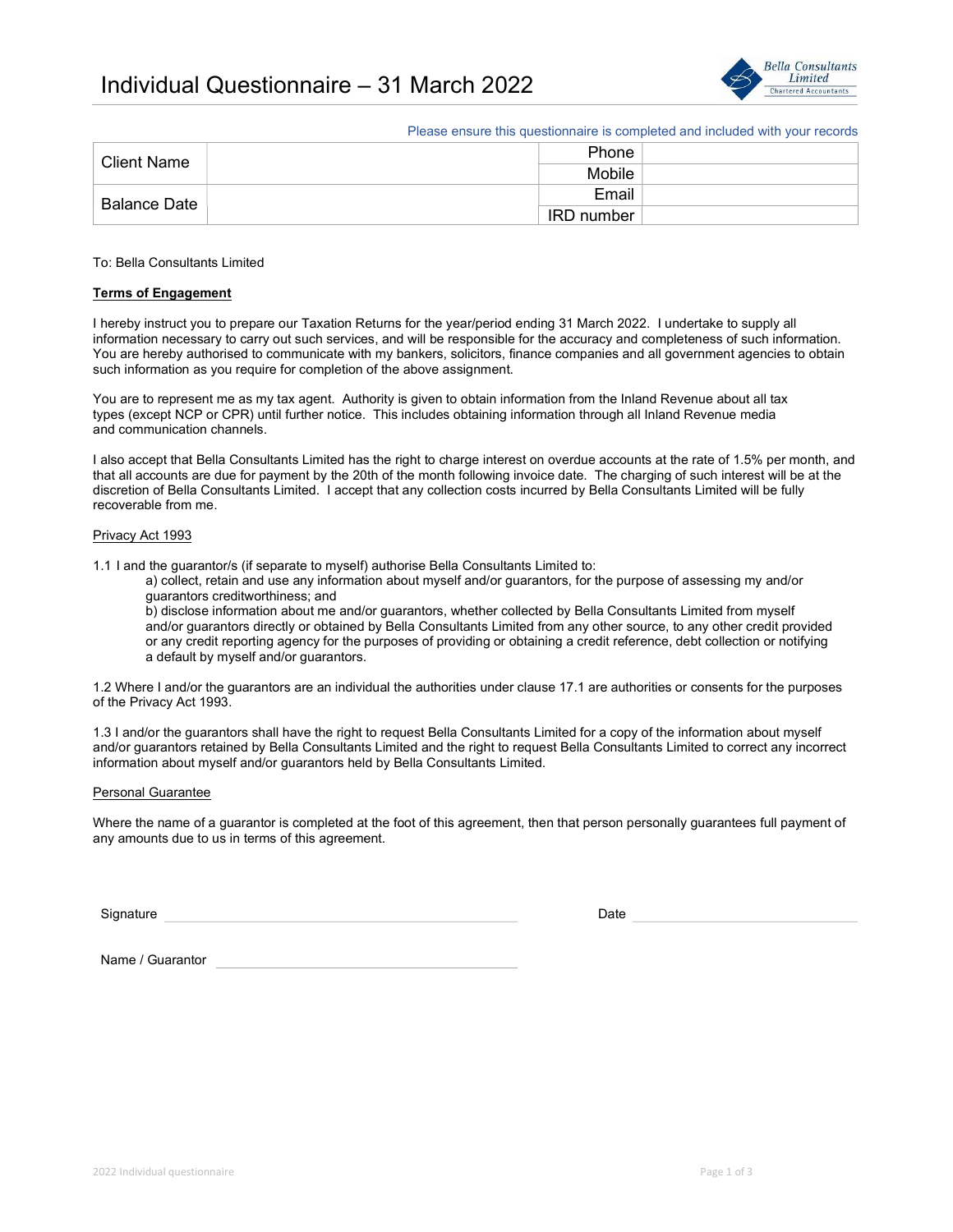| Convenient time to call you?                                                                                                                                                                                                                                                                                   |           |             |                 |  |  |  |
|----------------------------------------------------------------------------------------------------------------------------------------------------------------------------------------------------------------------------------------------------------------------------------------------------------------|-----------|-------------|-----------------|--|--|--|
| Alternative phone number(s) are?                                                                                                                                                                                                                                                                               |           |             |                 |  |  |  |
| When do you want your accounts completed by?                                                                                                                                                                                                                                                                   |           |             |                 |  |  |  |
| Would you like us to supply a copy to your bank?                                                                                                                                                                                                                                                               | No<br>Yes |             |                 |  |  |  |
| <b>Bank account details for tax refunds</b><br>Account name:                                                                                                                                                                                                                                                   |           |             |                 |  |  |  |
|                                                                                                                                                                                                                                                                                                                |           |             |                 |  |  |  |
| <b>Records Required:</b>                                                                                                                                                                                                                                                                                       |           |             | <b>Comment:</b> |  |  |  |
| <b>Wages / National Superannuation / Benefits</b>                                                                                                                                                                                                                                                              |           |             |                 |  |  |  |
| Please provide us with the names of any organisations you have received the<br>following from:<br>• Wages<br>• ACC Payments<br>• National Superannuation<br>• Any other benefits<br>In most cases IRD will have sent us these details directly; however we do need<br>to check all details have been included. |           | $\Box$      |                 |  |  |  |
| Did you receive any COVID-19 wage subsidies? If so, could you please give<br>us the date received.                                                                                                                                                                                                             |           | ப           |                 |  |  |  |
| Did you receive the Resurgence payment? If so, could you please give us<br>the amount and date received.                                                                                                                                                                                                       |           | $\Box$      |                 |  |  |  |
| Did you receive any other wage assistance from the Government? If so, could<br>you please give us the type of assistance, the amount and the date received.                                                                                                                                                    |           | $\Box$      |                 |  |  |  |
| <b>Interest and Dividends</b>                                                                                                                                                                                                                                                                                  |           |             |                 |  |  |  |
| Please supply the advice slips.                                                                                                                                                                                                                                                                                |           |             |                 |  |  |  |
| • For interest received, you should have an annual advice notice showing the<br>withholding tax deducted. This may be on the bottom of your Bank Statement<br>dated 31 March 2022<br>. If any dividends are taken as bonus shares, also include these advice slips.                                            |           | ⊔<br>$\Box$ |                 |  |  |  |
|                                                                                                                                                                                                                                                                                                                |           |             |                 |  |  |  |
| <b>Rental and Leased Property</b>                                                                                                                                                                                                                                                                              |           |             |                 |  |  |  |
| Please complete accompanying rental questionnaire                                                                                                                                                                                                                                                              |           | $\Box$      |                 |  |  |  |
| Partnerships, Trusts, Estates and Companies                                                                                                                                                                                                                                                                    |           |             |                 |  |  |  |
| Please supply details of income received.                                                                                                                                                                                                                                                                      |           | ப           |                 |  |  |  |
| Overseas, Non-resident income                                                                                                                                                                                                                                                                                  |           |             |                 |  |  |  |
| Include overseas interest, dividends, wages received and taxation paid.<br>(NZ residents are liable for tax on all world-wide income & WFFTC is adjusted<br>for family income if one partner is non-resident.)                                                                                                 |           | ⊔           |                 |  |  |  |
| Foreign Investment Fund Income. If you hold shares in companies located<br>overseas (excluding Australia) we will require details of values at 31 March<br>2022                                                                                                                                                |           | $\Box$      |                 |  |  |  |
| <b>Any Other Details</b>                                                                                                                                                                                                                                                                                       |           |             |                 |  |  |  |
| Attach details                                                                                                                                                                                                                                                                                                 |           |             |                 |  |  |  |
| • Income Protection Insurance Policy – provide details of premiums and claims.<br>• Look Through Company (LTC) - if you have been allocated a share of a loss<br>other than from a company that we are aware of, please provide details                                                                        |           | ⊔<br>$\Box$ |                 |  |  |  |